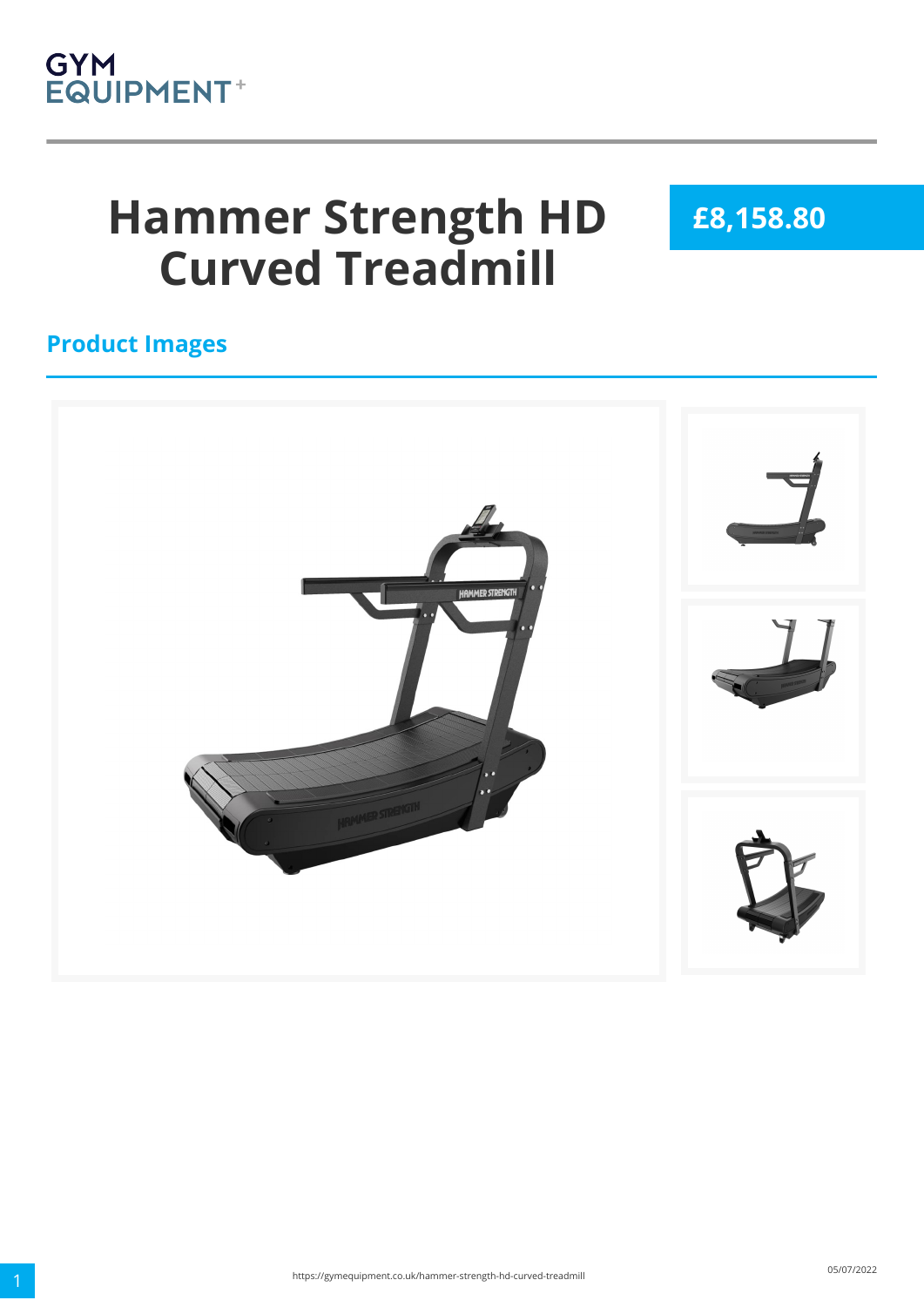

#### **Short Description**



### **Hammer Strength HD Tread**

Choosing a self-powered curved treadmill provides you with more freedom over your running. No restrictions of motor speed or power, the curved belt responds to you. From accelration training to sprinting or just paced running or walking - whatever speed you want - the Hammer Strength HD Curved treadmill adjusts to exactly what you want.

It's slatted curved running deck design offers a smooth and comfortable running experience and as it is selfpowered you are also having to work harder than a traditional treadmill.

## **Athlete Focussed**

Whether you want sprint training, high tempo intervals or just a smoother running experience, their slatted curved running deck is the perfect foundation - resmebling the sprinting mechanics much better than a more traditional flat bed treadmill.